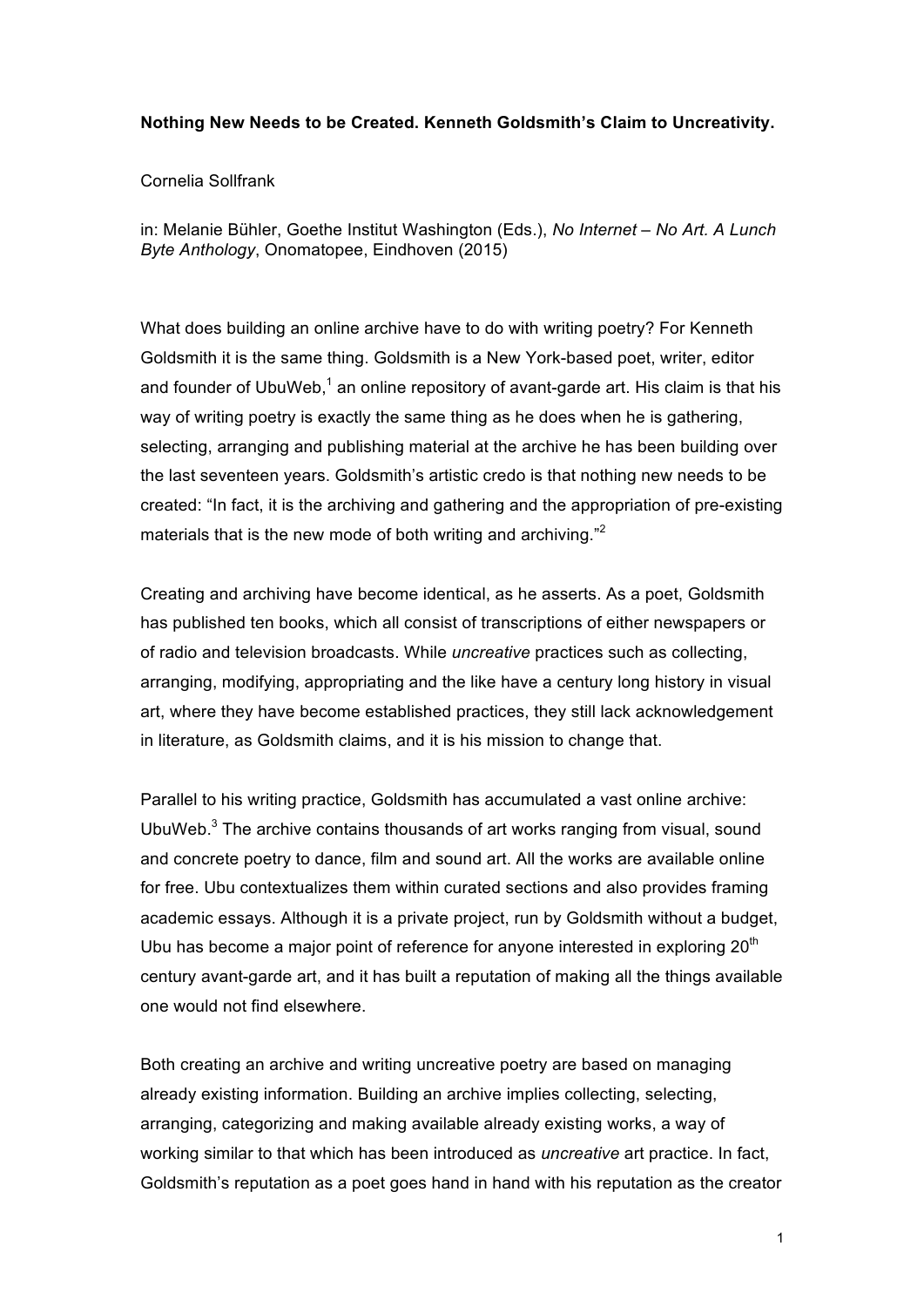of UbuWeb, however, both activities take place within different frames of reference. What I'm trying to do, therefore, is to investigate what the different implications of 'managing information' in the context of poetry *and* archiving are. Is it possible to maintain and substantiate Goldsmith's claim that they are the same? If not, what is the difference? And what might be the function of such a bold assertion  $-$  even if it cannot be substantiated?

### **Uncreative Writing**

Goldsmith's book *Day*, <sup>4</sup> as one example of his poetry, is the transcript of one edition of the daily newspaper "New York Times." Out of thousands of newspapers that are published every day, he selects one, retypes it and transforms its content one-on-one into a book. While the selection process involved can be considered the key operation of his working method, it remains random as he could as well have chosen any other day or any other newspaper. His book is not about what has happened exactly that day, or how the newspaper has treated the events of the day, but rather by selecting any one day and any of the newspapers, he points to the flood of information that is published on a daily basis and that becomes obsolete the next day when the next wave of late-breaking information infests the media landscape. Instead of highlighting certain material through selection, what his method does is demonstrating that the sheer abundance of information makes it impossible to get a grasp of it all. The amount of news we are able to process will always be just a tiny drop out of the ocean of information, and even that drop out of which we have generated meaning will have become obsolete the next day. Therefore, the little fragment Goldsmith has isolated and presented in the book format is not meant to be read in the traditional sense, but rather to be thought about. The newspaper which serves as source is analog and also the resulting book is decisively analog, whereas the applied concept represents what Goldsmith conceptualizes as "the new illegibility."<sup>5</sup> The book thus makes reference to the digital environment by "mimicking and commenting on our engagement with digital words," <sup>6</sup> which also proposes new ways of reading such as skimming, browsing and aggregating data.

Interestingly, this conceptual piece of writing about reading and writing in the digital age is only able to perform its task by drawing on a traditional literary format. The book, to which we own the invention of authorship in the first place, serves as the site for demonstrating not necessarily the death of the author but certainly his transformation into a new type of author. Instead of creating an original – a related

2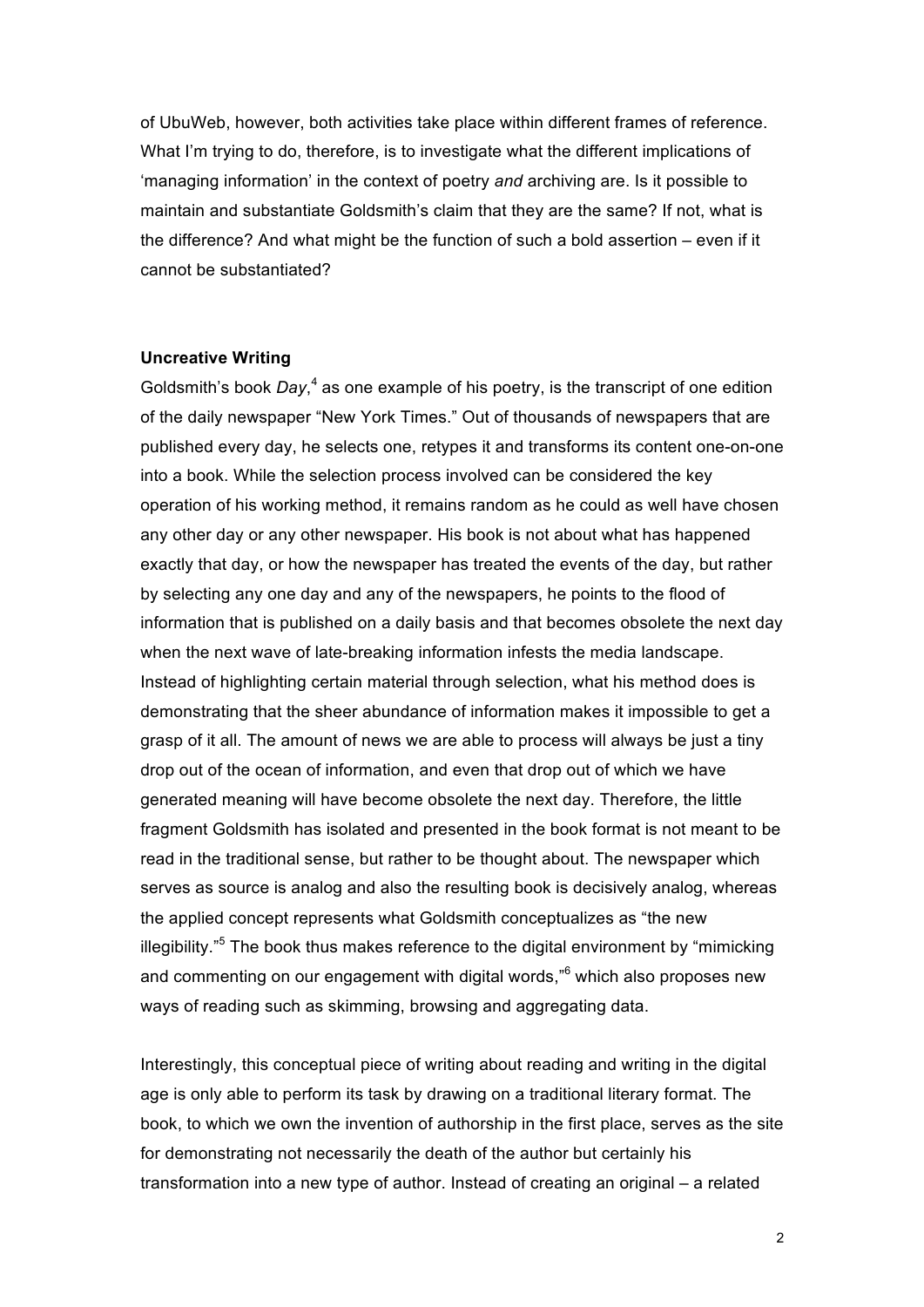concept that has equally been contested since its invention – the person who selected, arranged and republished an already existing text, now assumes the role of the author, in large letters on the book cover. And together with the appropriation of a mundane piece of text, which is of no literary quality at all, it is this claim for authorship and the appropriation of the book format that cause the irritation necessary to make the reader *think* instead of *read*.

## *The Uncreative Genius*

What is the function of this *uncreative* author, who is performing in the system of the literary world as a star at the same time?<sup>7</sup> In his own theoretical essays, Goldsmith elaborates his rejection of individual expression and the traditional notion of the genius,<sup>8</sup> however, strongly sympathizing with the term "uncreative genius." Literary critic Marjorie Perloff $\theta$  suggests this term to denote an updated notion of the genius who no longer is the isolated romantic figure, but instead strives for mastery in managing information. She derives her argument mainly from the changes brought about by digital technology and the internet. While post-structuralist theory discussed the crisis of the author in the 1960s as a symptom for the crisis of the essentialisticly conceived subject and suggested an analysis and the deconstruction of his/her various functions without referring to any technological developments, Perloff – and following her, Goldsmith – explain the necessity of expanding writing and the notion of authorship as a response to the exigencies of technology. The ingenious subject and his mastery can remain largely intact, with the only difference that it operates on a different level. The brilliance of this term is its inherent contradiction, which serves to create the notion of something radically new while still centering it around an exceptional subject. Even if it does so with an ironic wink, this strategy already has proven to function perfectly well within the traditional modernist operating systems – be it the art world or the literary world – with Duchamp's ready-made and Warhol's infamous *uncreativity* being the best examples.

Most theories that have been developed with regard to new authorship models in the digital age, such as Michael Wetzel's concept of the "meta-author" show an awareness of the shifted function of the author under digital networked conditions. According to Wetzel, the meta-author is an operator of copies (instead of originals), of quotations (instead of assertions), of simulations (instead of descriptions), and of pluralities (instead of individualities)." With the increasing relevance of mediality and intermediality, the author has become "a collector, pathfinder, assessor or operator of data streams."<sup>10</sup> Art and literature provide numerous manifestations of such models.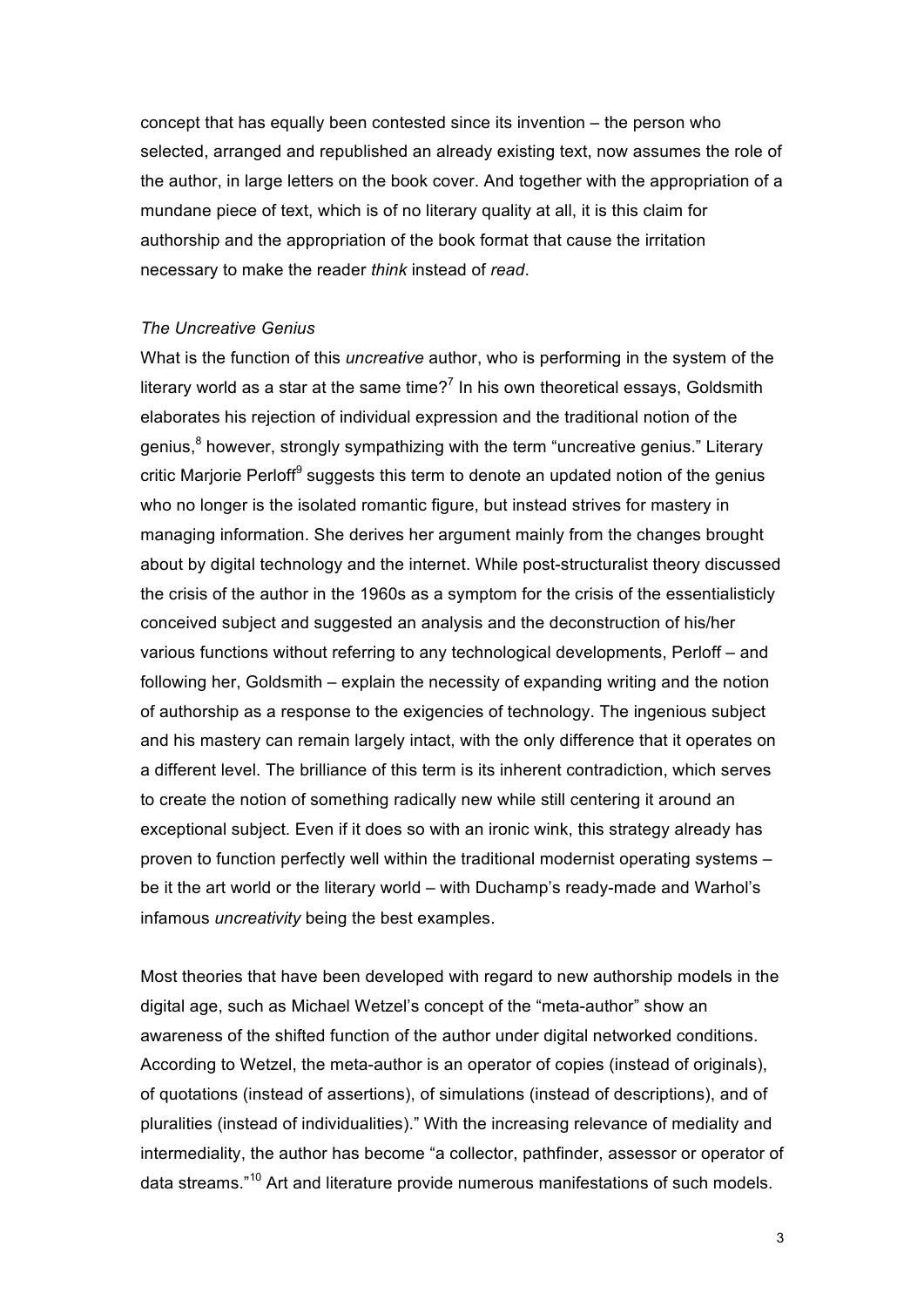Introducing new ways of writing which include the collection of text, their filtering, arrangement and modification reminds of the scenario that Wetzel described when he was exploring recent aesthetic positions and the authorship models they imply: "Authorship and artistry become epiphenomena of performative staging or disturbing of informational processes."<sup>11</sup> What used to be the production of text exclusively, now also comprises its post-production – various ways of managing it. While recent authorship theories, such as the one by Wetzel, upstage the author in favor of the materiality of digital media and the processuality of its workings, Goldsmith makes sure to stay center stage as the manager of these processes. The creativity he denies relating to the creation of the content, he claims all the more when it comes to the creation of the concepts underlying his practice.

The double strategy of denying traditional authorship while at the same time performing a different kind of *genius* by shifting authorship to a meta level now also seems to work in the ecosystem of the literary world after having proven to be successful in the visual art for almost a century. That it is still necessary, however, to back up such aesthetic practice by providing a theory of *Uncreative Writing* supports Goldsmith's claim that the literary world still needs to develop a more natural attitude towards meta authorship and literary post production. Having said that, once this mission is completed, the ingenious self-staging of *uncreativity* will equally have become redundant.

## **UbuWeb**

Looking at UbuWeb, the massive archive Goldsmith has accumulated in almost two decades, the question arises whether this artist archive is another of Goldsmith's uncreative art projects. Where does it sit in relation to what Goldsmith has conceptualized as uncreative art? And is it another evidence for Goldsmith's claim that nothing new needs to be created?

### *The Artist Archive*

In 2004, Hal Foster identifies a new tendency in contemporary art, which he describes as "An Archival Impulse."<sup>12</sup> This impulse to collect, to arrange and to archive as art practice is not new, as he states. Many artists have dealt with retrieving historical information, collecting samples from mass culture, or have arranged material from obscure sources in an attempt to create alternative knowledge or counter memory. He contextualizes the new version of the artist-as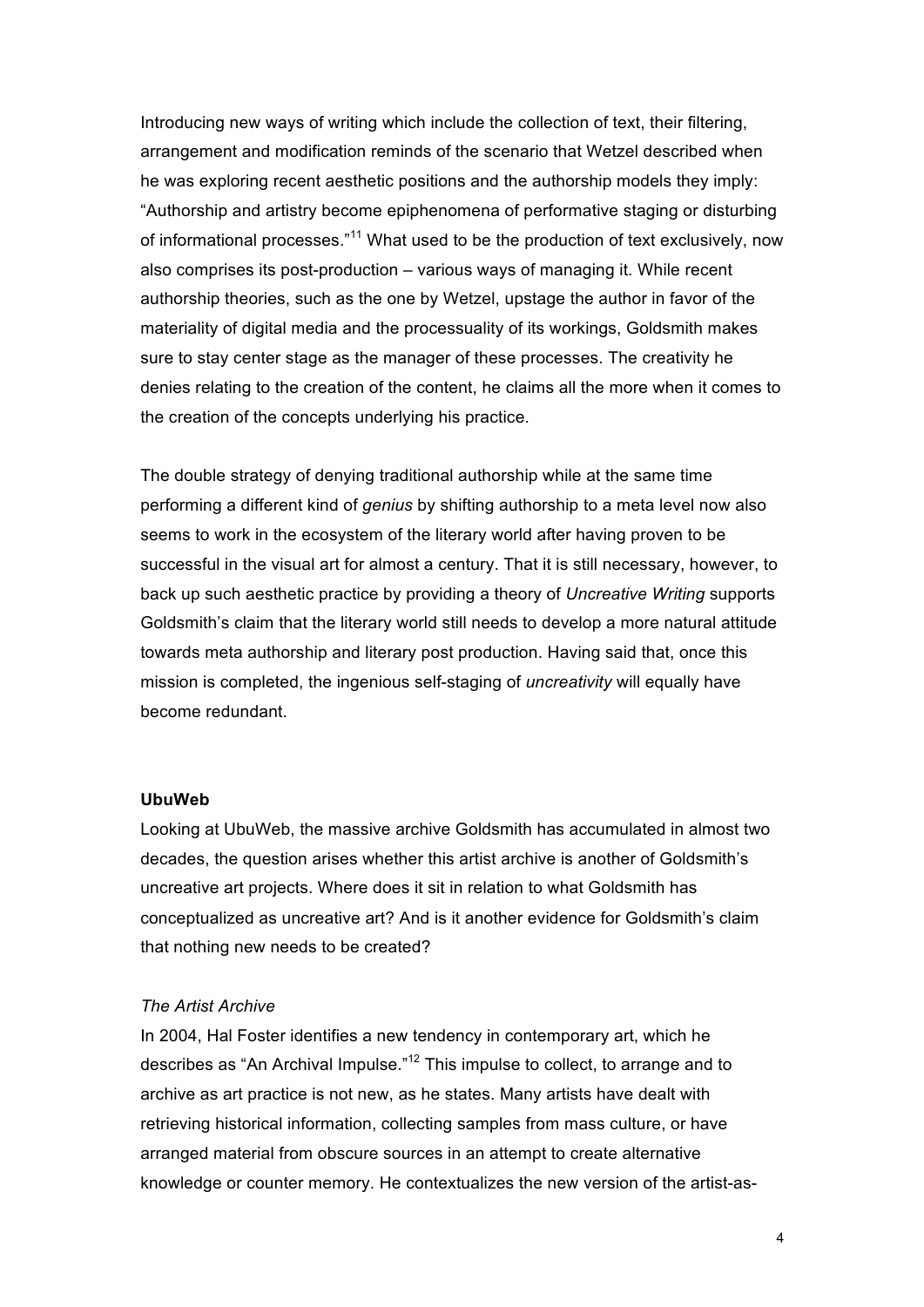archivist with the emergence of the age of digital information and concedes that the ideal medium for archival art would be the internet. However, the works he emphasizes are not concerned with processing or reprocessing data; they are not about setting up inventories, sampling or sharing online, but rather about creating installations that make information physically present. Foster celebrates the stubbornness of the tactile material and reads it as a resistance to the exchangeability of data. These new practices would produce informal archives and do so "in a way that underscores the nature of all archival material as found yet constructed, factual yet fictive, public yet private."<sup>13</sup> The works would follow a "quasiarchival logic" and present their items in a "quasi-archival architecture."

Most interestingly, Foster juxtaposes this archival impulse with the allegorical impulse attributed to postmodern art by Benjamin Buchloh.<sup>14</sup> While there are ostensible procedural similarities in archiving and postmodern art practices, Foster also reveals an underlying incomparability. Challenging aesthetic autonomy and formalist hegemony, and rethinking representational systems, postmodern art has confronted the concepts of uniqueness, originality and authenticity with modes of production that encompass reproduction, repetition, and copy. Or, as Douglas Crimp has summarized it, "postmodern art moves from techniques of production to techniques of reproduction." <sup>15</sup> In this sense, the concept of *Uncreative Writing* as elaborated by Goldsmith perfectly complies with the basic principles of postmodernism just as postmodern art practices as appropriation art did in the 1980s. And while Foster recognizes that "archival samplings sometimes push the postmodernist complications of originality and authorship to an extreme,"<sup>16</sup> he identifies an absolutely antithetical aspect. Archive projects are frequently driven by "a desire to project meaning onto a world drained of the same" and thus to overcome the frightful state of fragmentation and disconnectedness. The decentered subject would no longer only represent orderless fragmentation but work it through to suggest new partial and affective orders. Hence, the artist archive is a hybrid between a postmodern approach that is based on the reproductive rather than the productive mode, and a strong authorial gesture expressed in the subjectivist quasiarchival logic and architecture.

## *Authoring the Archive*

Foster's model of the artist archive provides a useful reference for a further exploration of *UbuWeb*'s conceptual foundation. As the maker of the archive, Goldsmith does not assert any scientific or academic legitimacy, and he makes no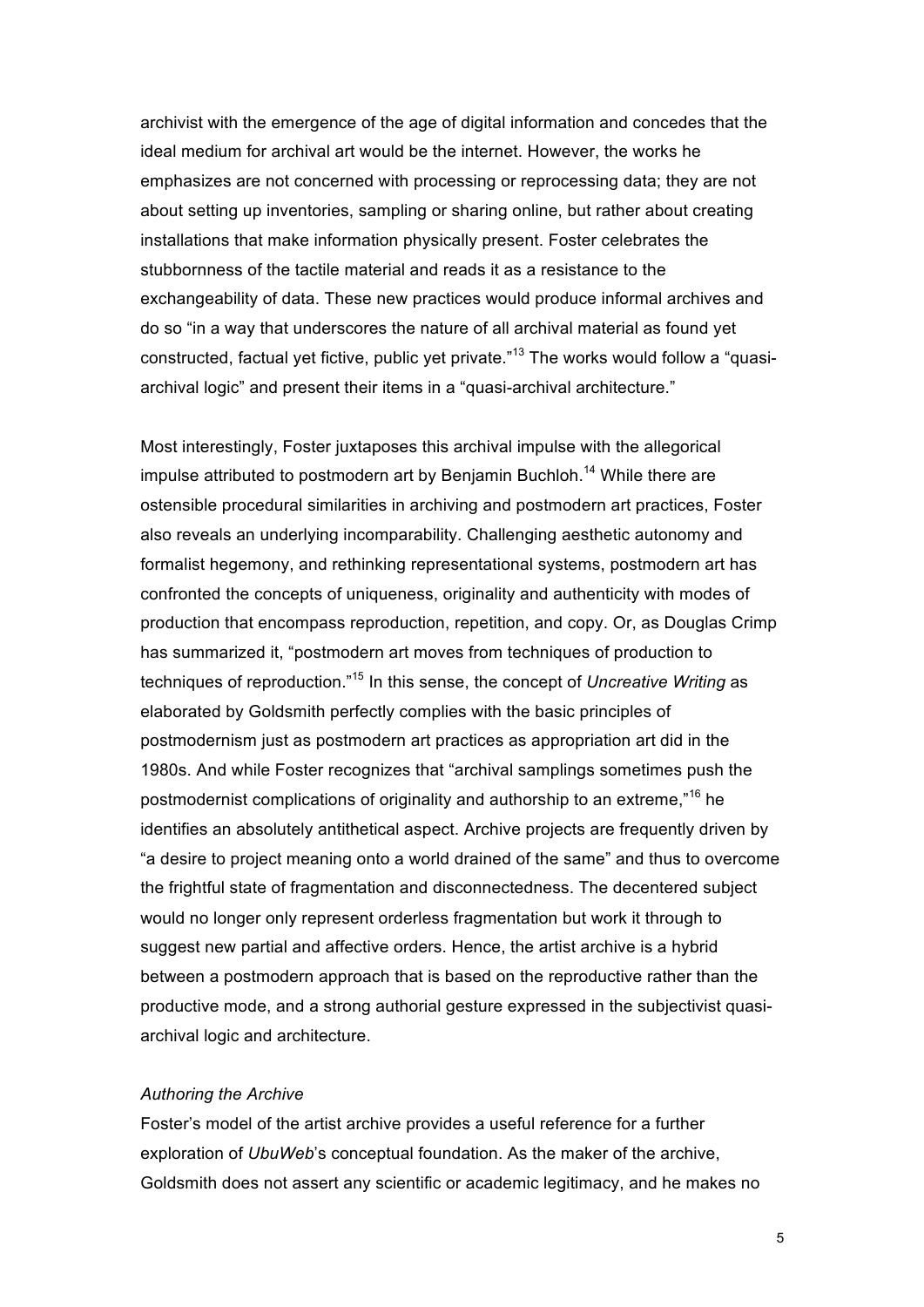pretence of completeness or objectivity either. Instead, he points out that he selects along the personal criteria he has developed as an artist – without specifying them. What he is interested in collecting is what *he calls* avant-garde art. This alludes to a neighbourhood to what Foster has termed "quasi-archival logic": a subjective way of creating systems of ordering – and meaning. Considering himself the "gatekeeper" of UbuWeb, Goldsmith claims that such function would be indispensable in the chaos of net culture and the flat hierarchies of digital networks where everything is equal and quality control has been suspended: "It's a curatorial job to go in and make sense of some of that chaos."<sup>17</sup> What he is doing as the operator of UbuWeb, ensuring the quality of the single items included as well as creating a classification system, is nothing else than the strong authorial gesture Foster has talked about. It is a practice of meta-authorship, of selecting and arranging information, which is artistic/subjective rather than scientific/discousive.

Such activity could structurally be compared to uncreative writing as discussed earlier. Having said that, there is a major difference between UbuWeb and Goldsmith's uncreative writing practice. The content of his books of poetry is rather random and of no particular artistic quality; it is everyday language, information taken from mass media. Its function is to point to the information overflow *outside* the book and its value lies, first of all, in the underlying concept. This is antithetical to the archive, which unfolds its quality on the basis of what is *inside*, the quality – and the quantity – of the works it contains and the way they are organized.

### *The Functioning Form*

The informal artist archive as described by Foster is a fragmentary collection of information, which, also due to its way of presentation, will necessarily remain a symbolic gesture of information politics. Using tactile materials to create an *interface*, such artist archive resembles a sculpture rather than a functional repository of useful information, expressing an artist's idea rather than the actual issue at stake. As such traditional artwork it may serve certain aesthetic objectives and behave as commodity on the art market, but its function as a tool to share information is rather limited.

This is different with UbuWeb. Although the archive is the result of an artistic way of collecting and arranging information and does not claim completeness or scientificity, as explained earlier, it nevertheless has accumulated a substantial amount of expert information in definable and distinctive areas. The thousands of art works Ubu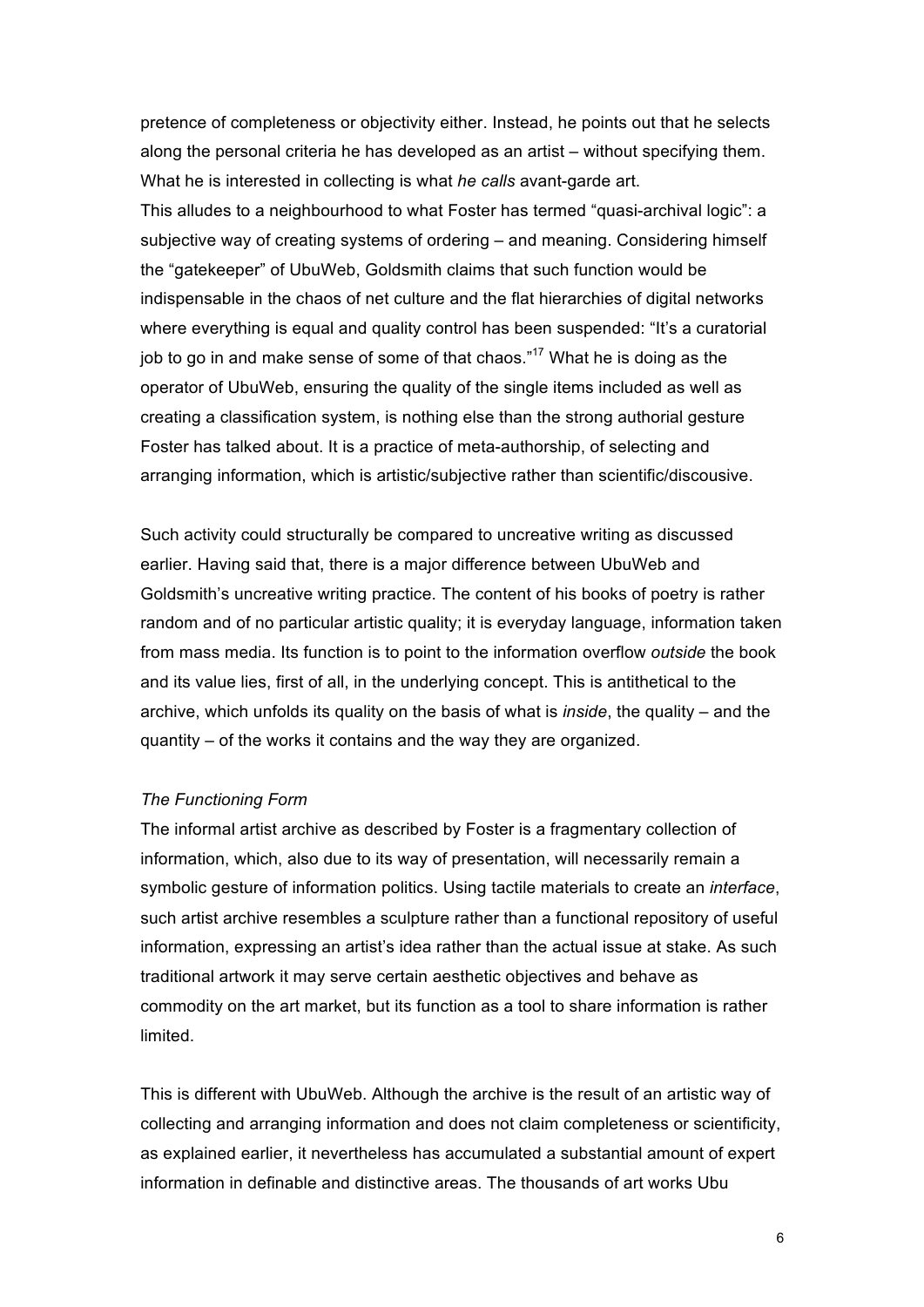contains – amongst them almost 700 films and videos, over one thousand sound art pieces, dozens of filmed dance productions, an overwhelming amount of visual poetry and conceptual writing, but also musical scores, patents, electronic music resources plus an edition of vital new literature, the /ubu editions – largely belong to what could be described as the canon of  $20<sup>th</sup>$  century neo-avant-garde, complemented with historical predecessors as well as contemporary works, partly mainstream, partly fringe. What characterizes the archive is that most of its content is hard to find elsewhere, being out of print, or simply never having been made available for wide dissemination. Unlike in the case of uncreative writing, it is this content of the archive, which determines its relevance. The concept of managing information by creating a repository is a necessary starting point, but Ubu's value as an important source for avant-garde art well exceeds this conceptual aspect. Ubu does not make its visitors *think* about archiving, but rather invites them to use the resources, to immerse in consuming the treasures it contains. The archive directs the users' attention away from its concept and structure right through to the archived artifacts – which are not randomly chosen mass media items, but in their majority carefully selected original artworks.

Instead of embedding the information in a sculpture and thus enclosing it, Ubu provides a perfectly functioning digital archive. It embraces digitality and the internet as the ideal way of distribution. UbuWeb *is* about processing and reprocessing data. It is about sampling and sharing online, about accessibility. Residing in the "ideal medium for archival art,"<sup>18</sup> all works are available in digital format and can be viewed and downloaded for free. In the case of pre-digital works, which are certainly the majority, Ubu has managed the digitization of the material, which might be considered a valuable contribution to the preservation of ephemeral works in itself.

### *Reproducible Stubbornness*

The archive has, in fact, become a unique resource, rich of rare artifacts, summing up the achievements of idealistic labor – and a certain intellectual disobedience. Instead of projecting stubbornness on to the material manifestation, as Foster does for the archival sculptures he describes, UbuWeb produces resistance not against the exchangeability of data, but exactly through the very properties of the digital networked medium. The project owes its existence and with it its success to a consequential abnegation of copyright on the basis of digital reproducibility. What has started out of economic necessity, "... if we had to ask for permission, we would not exist. Because we have no money, we don't ask permission. Asking permission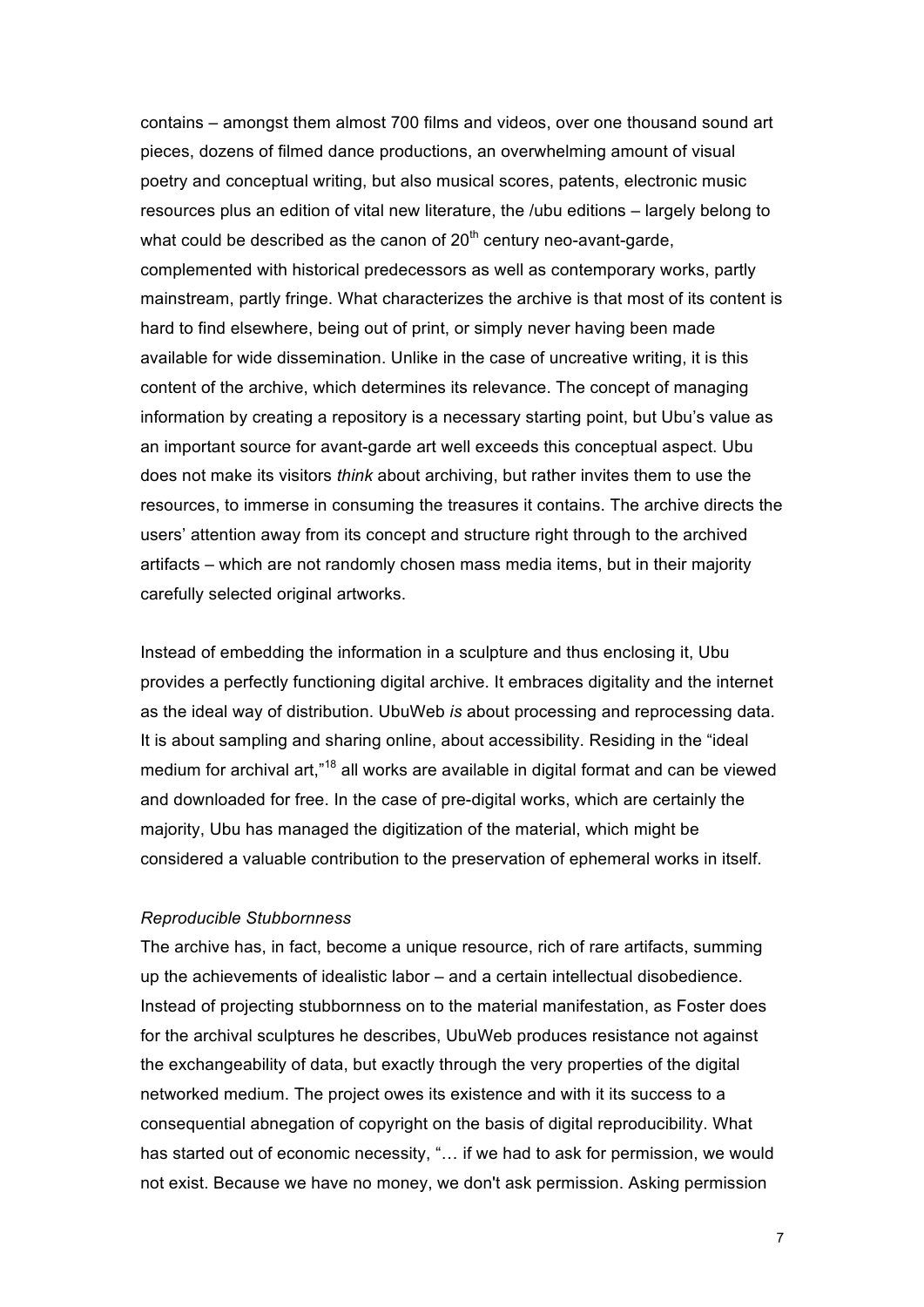always involves paperwork and negotiations, lawyers, and bank accounts, "<sup>19</sup> has turned into a more or less offensive copyright criticism or anti-copyright activism. In a keynote speech at Matadero Madrid, $20$  Goldsmith describes a world with no copyright as utopia, a utopia, however, which has found its realization in Ubu!

Its declared abnegation of copyright, however, is only half the story. It is true that the archive could not exist if it would formally clear all the copyrights involved. At the same time, Goldsmith has been anxious not to make himself vulnerable. One major policy underlying his curatorial decisions is to present orphaned and out-of-print works.<sup>21</sup> This entails not only conservational and educational efforts but also the certainty of not interfering with anyone's business interests. In case a work ends up on UbuWeb whose copyright owner does not agree, Goldsmith apologizes and takes it down. Added to this, more and more artists understand the value of UbuWeb. They accept it as another means of making their work known and accessible to the public and even appreciate the slightly notorious reputation it enjoys.

Despite its precarious nature, UbuWeb has managed to grow into a well-respected institution; an extra-institutional institution, however, whose secret lies in the combination and layering of such diverse aspects as avant-garde art, anti-copyright activism and pragmatism when it comes to administrative, organizational or technical aspects. Thus, UbuWeb is as much about the legal and social ramifications of its self-created distribution and archiving system as it is about the content hosted on the site. Yet, it is an *unstable archive* in its very foundations. Goldsmith himself points to this fact when he invites everyone to download as much material as possible and build one's own archives. In the meantime, he goes on to perform the uncreative genius who promotes his uncreative poetry together with the archive, mixing creative and uncreative practices, theories and activism thus weaving an oscillating fabric which embraces various and not always compatible aesthetic positions.

#### *The Archive as self-issued* social *assignment*

The point of departure for this text was Goldsmith's claim that uncreative writing and building an archive are similar aesthetic practices. Discussing the implications of both results in the clear finding that they are not. In both cases, the creativity lies in the conception of the particular project and in the (re-)contextualization of pre-existing material. Thus, both may imply managing information as opposed to the creation of original artworks in the traditional sense. Yet, this superficial conceptual parallel overlooks the aspect, which I find most important.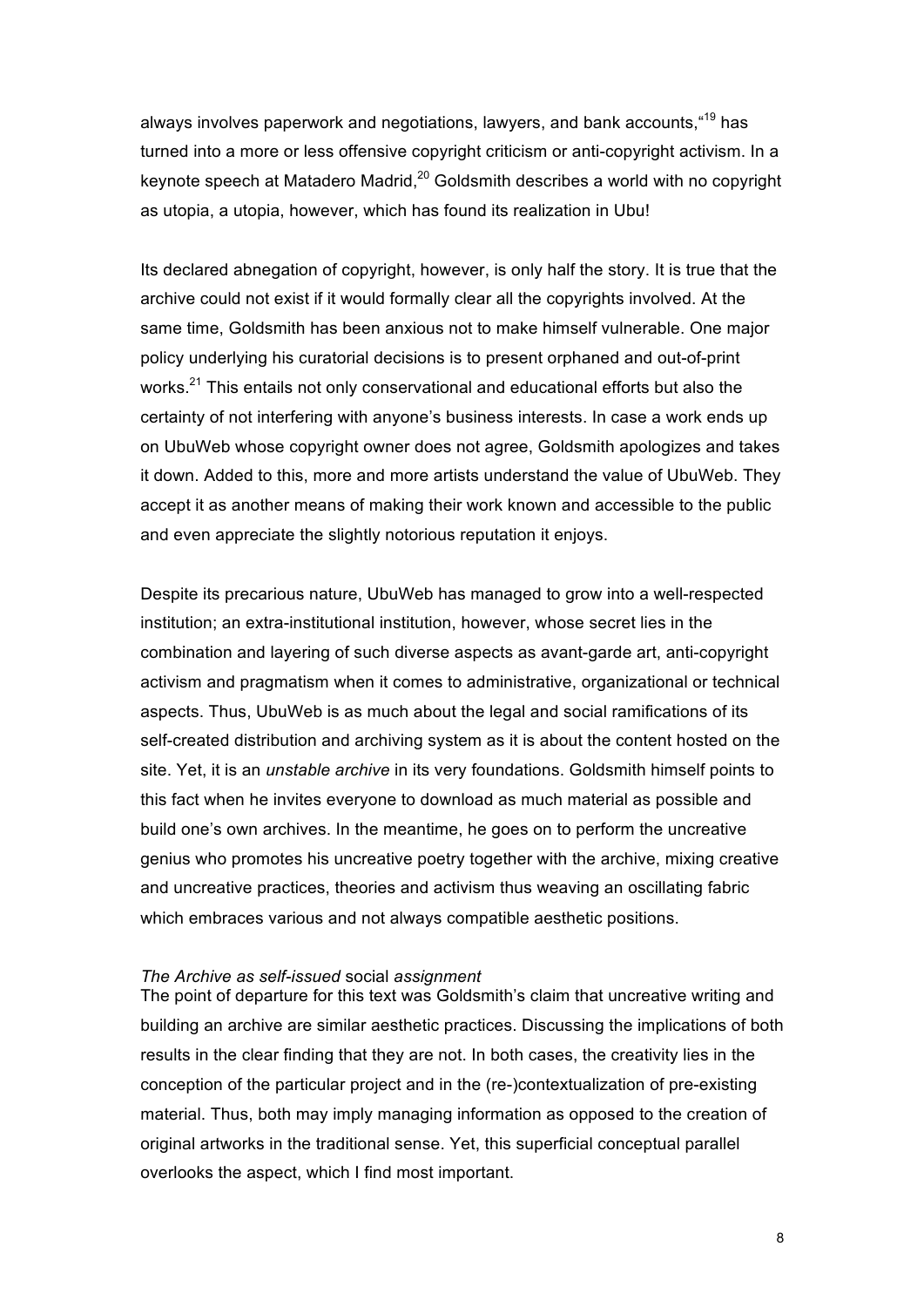Goldsmith elaborates his concept of uncreativity related to writing mainly drawing on the ideas of 1980s postmodern aesthetics. His aesthetic position related to the archive, however, largely remains implicit. It is not limited to the selection and arrangement of the presented material; the content is crucial, as he explains, but the creation of the independent infrastructure and the maintenance of the archive are another essential part of the concept. This allows for linking the archive with, on the one hand, more contemporary aesthetic practices spawned by digital network culture, and on the other hand, with a tradition highly neglected by bourgeois art history, the historical avant-garde.

UbuWeb provides a service to the community of its users and the artists it presents. In an atmosphere of growing enclosure of cultural goods, it produces a real opening. Hence, it steps out of the constraints of traditional aesthetics altogether. It leaves the realm of symbolical politics behind in favor of conceiving new forms of organization, and inventing new structures of production and dissemination, thus embodying an idea of art that invokes a self-issued *social* assignment. While the contents of the archive can be considered as neo-avant-garde, which, according to Peter Bürger "institutionalizes the avant-garde as art and thus negates genuinely avant-gardiste intentions,"<sup>22</sup> the archive as framing infrastructure serves a real function. And it works. The following quote by El Lissitzky supports Goldsmith's claim that nothing new needs to be created, even though in a slightly different sense than intended by Goldsmith:

"The use of an artist's work has no value *per se*, no purpose of its own, no beauty of its own; it receives all this solely from its relation to the community. In the creation of every great work the architect's part is visible and the community's part is latent. The artist, the creator, invents nothing that falls into his lap from the sky. [...]."<sup>23</sup>

*This text is based on an interview Cornelia Sollfrank conducted with Kenneth Goldsmith in Berlin, 1 February 2013.*

*The interview is part of a larger artistic research project titled Giving What You Don't Have: http://artwarez.org/projects/GWYDH/*

 $1$  "UbuWeb. Online repository of avant-garde art," last modified January 7, 2014, http://ubu.com.

<sup>2</sup> Kenneth Goldsmith, *The Poetry of Archiving*. Interview with Kenneth Goldsmith. Interviewed by Cornelia Sollfrank. Berlin: 2013. Last modified January 7, 2014, https://vimeo.com/60377169.

<sup>3</sup> Named after Alfred Jarry's play *Ubu Roi* (1896), one of he first dramatic works of the theatre of the absurd.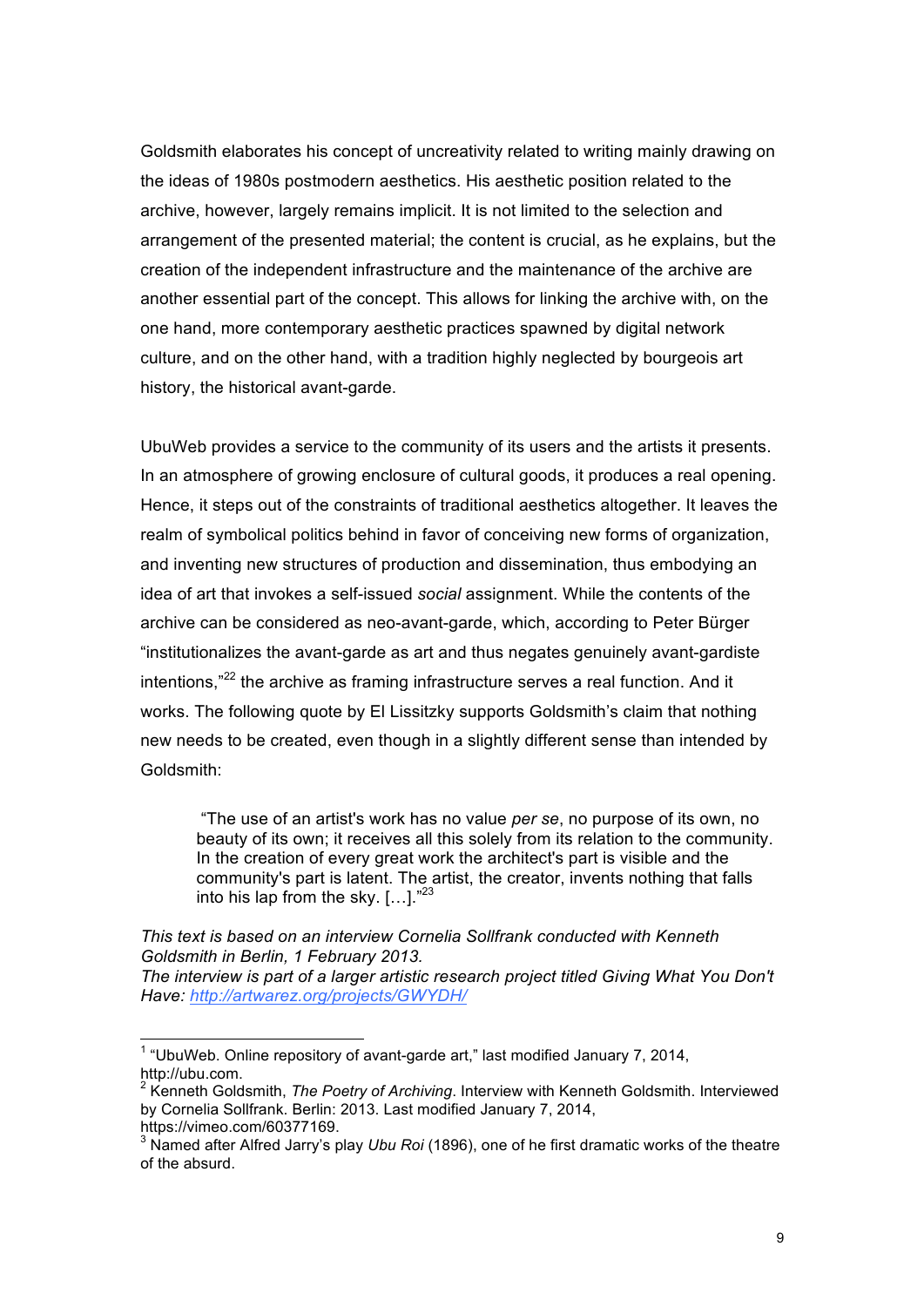<u> 1989 - Andrea San Andrew Maria (h. 1989).</u><br>1900 - Andrew Maria (h. 1980). "In his book *Jarry: Ubu Roi*, Keith Beaumont detailed three accusations that were made against *Ubu Roi* by spectators and critics in the aftermath of the outrageous performance. The first focused on the play's "alleged" vulgarity and obscenity. Secondly, perhaps in view of the political atmosphere of the time, critics condemned the play and its performance as the theatrical equivalent of an "anarchist" bomb attack and as an act of political subversion. The third accusation leveled against the play and its performance was that they in no way constituted a "serious" piece of literature or of theater but rather a gigantic hoax." (author unknown. Last modified January 7, 2014, http://www.enotes.com/topics/ubu-roi.<br><sup>4</sup> Kenneth Goldsmith, *Day* (New York: Figures, 2003).<br><sup>5</sup> Kenneth Goldsmith, *Uncreative Writing* (New York: Columbia University Press, 2011),

 $<sup>6</sup>$  Ibid., 158.</sup>

7 In 2013 Goldsmith was the Museum of Modern Art's first Poet Laureate.

<sup>8</sup> Collection of theoretical essays: Kenneth Goldsmith, *Uncreative Writing* (New York: Columbia University Press, 2011).

Marjorie Perloff, *Unoriginal Genius: Poetry by Other Means in the New Century (Chicago:* University Of Chicago Press, 2010).

<sup>10</sup> Michael Wetzel, "Autor/Künstler," in *Ästhetische Grundbegriffe, Historisches Wörterbuch in*  sieben Bänden, Band 1, ed. Karlheinz Barck et al. (Stuttgart, Weimar: Metzler, 2000), 486.<br><sup>11</sup> Ibid., 541.

<sup>12</sup> Hal Foster, "An Archival Impulse," *October 110* (2004) 3-22.

 $13$  Ibid.

<sup>14</sup> Benjamin Buchloh, "Allegorical Procedures: Appropriation and Montage in Contemporary<br>Art," Artforum XXI Number 1 (1982) 43-56.

<sup>15</sup> Douglas Crimp, "The Museum's Old / The Library's New Subject," in The Contest of *Meaning: Critical Histories of Photography,* ed. Richard Bolton (Cambridge: MIT Press, 1989), 61.

<sup>16</sup> Hal Foster, "An Archival Impulse," *October 110* (2004) 3-22.

<sup>17</sup> Goldsmith, Kenneth. *The Poetry of Archiving*. Interview with Kenneth Goldsmith.

Interviewed by Cornelia Sollfrank. Berlin: 2013. Accessed January 7, 2014,

https://vimeo.com/60377169.

<sup>18</sup> Foster, Hal. "An Archival Impulse," *October 110* (2004) 3-22.

19 "An Open Letter to the Frameworks Community," last modified 18 October 2010,<br>http://www.ubu.com/resources/frameworks.html.

"Keynote speech at Matadero Madrid," last modified 17 March 2012,

http://www.ubu.com/resources/paradise.html.<br><sup>21</sup> Kenneth Goldsmith, *An Open Letter to the Frameworks Community*, 18 October 2010, http://www.ubu.com/resources/frameworks.html

<sup>22</sup> Peter Bürger, *Theory of the Avant-garde* (Manchester: Manchester University Press, 1984), 58.

<sup>23</sup> El Lissitzky, "Ideological Superstructure," in *Programs and Manifestoes of 20th-Century Architecture* (Cambridge: MIT Press, 1971(1929)), 121.

### **Bibliography**

Beaumont, Keith. *Jarry, Ubu roi. A Critical and Biographical Study.* Palgrave Macmillan, 1985. Buchloh, Benjamin. "Allegorical Procedures: Appropriation and Montage in Contemporary Art," Artforum XXI Number 1 (1982): 43-56.

Bürger, Peter. *Theory of the Avant-garde,* 58. Manchester: Manchester University Press, 1984.

Foster, Hal. "An Archival Impulse," *October 110* (2004): 3-22.

Goldsmith, Kenneth. *Day.* New York: Figures, 2003.

Goldsmith, Kenneth. "An Open Letter to the Frameworks Community," last modified 18 October 2010, http://www.ubu.com/resources/frameworks.html.

Goldsmith, Kenneth. *Uncreative Writing.* New York: Columbia University Press, 2011.

Goldsmith, Kenneth. "Keynote speech at Matadero Madrid," last modified 17 March 2012, http://www.ubu.com/resources/paradise.html.

Goldsmith, Kenneth. *The Poetry of Archiving*. Interview with Kenneth Goldsmith. Interviewed by Cornelia Sollfrank. Berlin: 2013. Last modified January 7, 2014, https://vimeo.com/60377169.